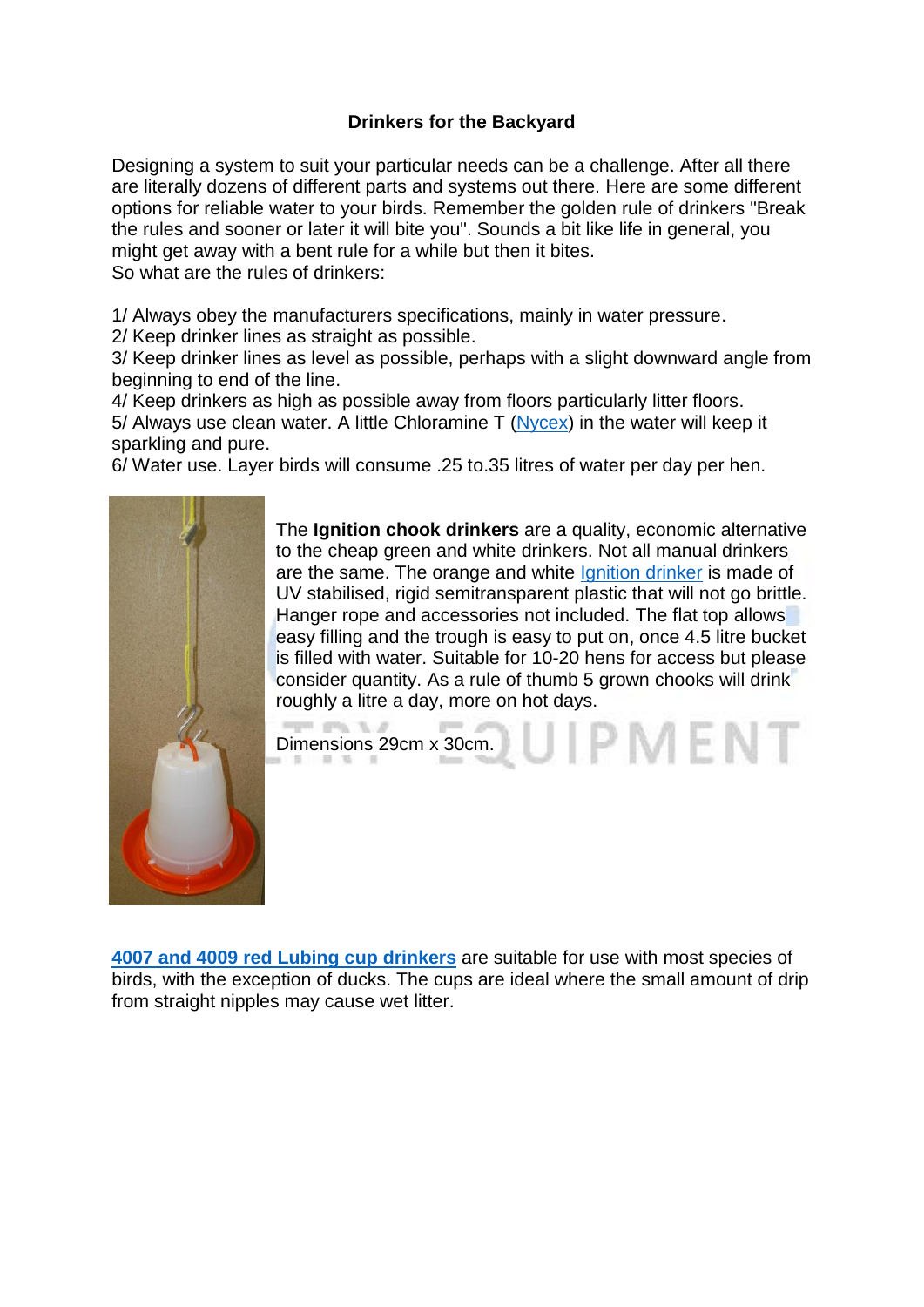Examples below of how red Lubing drinker cups can be configured.



 $1-5$  days old  $6-28$  days old  $+29 \ days$  old *Ideally, keep the drinker between beak and back height.*

If the water is clean, very few problems should occur. However if the nipple does get blocked or leak, it is almost always dirt in the nipple. The silver valve can be removed from the nipple, and the inner valve stem removed. Do not lose the valve parts! Wash in water and reassemble.



**4007 red Lubing cup drinker** is suitable for use with up to 15 day old birds, up to 5 weeks. The number of birds per cup should then be reduced as the birds grow. The 4007 has a yellow tongue float that refills the red cup drinker as the hens drink.

**4009 red Lubing cup drinker** is suitable for growing birds from 5 weeks onwards, with 6-8 birds per cup through to adult birds at 3-4 birds per cup. The white trigger needs to be pecked to release water into the red cup.

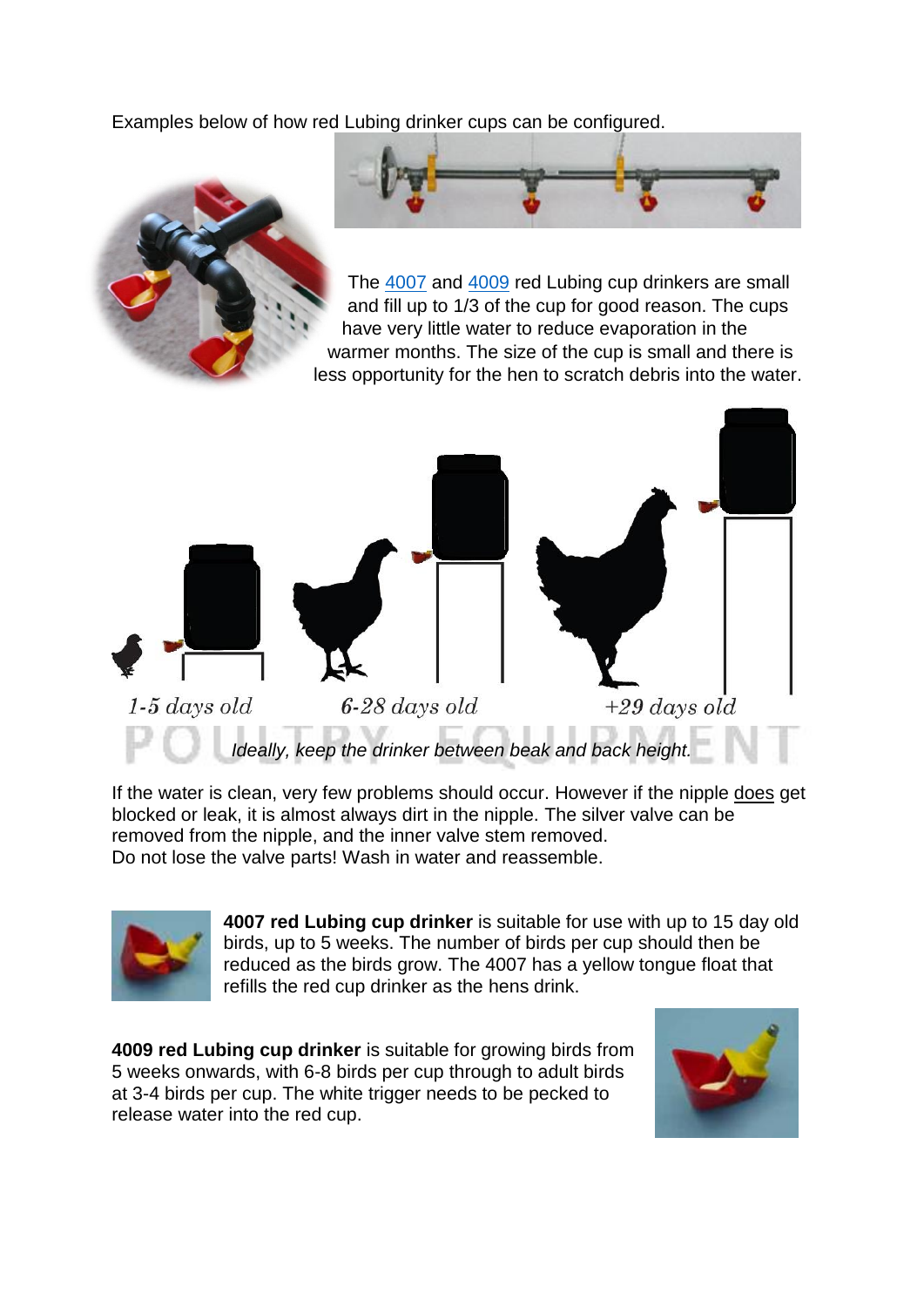4007 and 4009 red Lubing cup drinkers are low pressure



drinkers and handle a maximum water pressure of 300mm (height of water above drinker or head of pressure).

The [LU4201 tank](http://eshop.bellsouth.com.au/epages/bellsouth.sf/en_AU/?ObjectPath=/Shops/bellsouth/Categories/Equipment/%22Poultry%20Drinkers%22/%22Drinker%20Kits%22/FLOAT_TANK_KITS) can offset water pressure.







**4001A Trigger cup drinkers** for adult hens and **4001I Trigger cup drinkers** for younger birds. Much like the old Hart cup, automatic drinker cups require slightly more pressure to operate than nipples do (at least 400mm of water pressure or head), but can also tolerate higher pressures of water, (about 2.5 metres) pressure or head. Screwed into adaptors which are glued into19-20mm round pipe, these drinkers use a tongue or trigger, pin and

seal to control water coming into the cup. Reasonable amounts of water come into the cup when triggered allowing other birds to learn and use the trigger. Birds adapt and learn how to use these drinkers promptly. Cup comes with seal but not the pipe adaptor/s.

## **Nipple Drinkers**



For efficient use of the nipples, the height of the nipple is most important. The nipples should be suspended at the height where the chicks are stretching to reach the water. The birds should almost be jumping up to the nipples. If the nipple is low the bird will approach the nipple from the side and most water will bypass the bird's beak.

The [nipple drinker](http://eshop.bellsouth.com.au/epages/bellsouth.sf/en_AU/?ObjectPath=/Shops/bellsouth/Categories/Equipment/%22Poultry%20Drinkers%22/%22Drinker%20System%20parts%22) is available in several forms:

4025- Yellow nipple for adult layers, 2 birds per nipple, high flow rate, stainless liner, captive valve

4024 - Yellow nipple for chicks and growers, medium flow rate with 360° side activation non- captive valve. Ideal for chicks, up to 15 day old chicks.